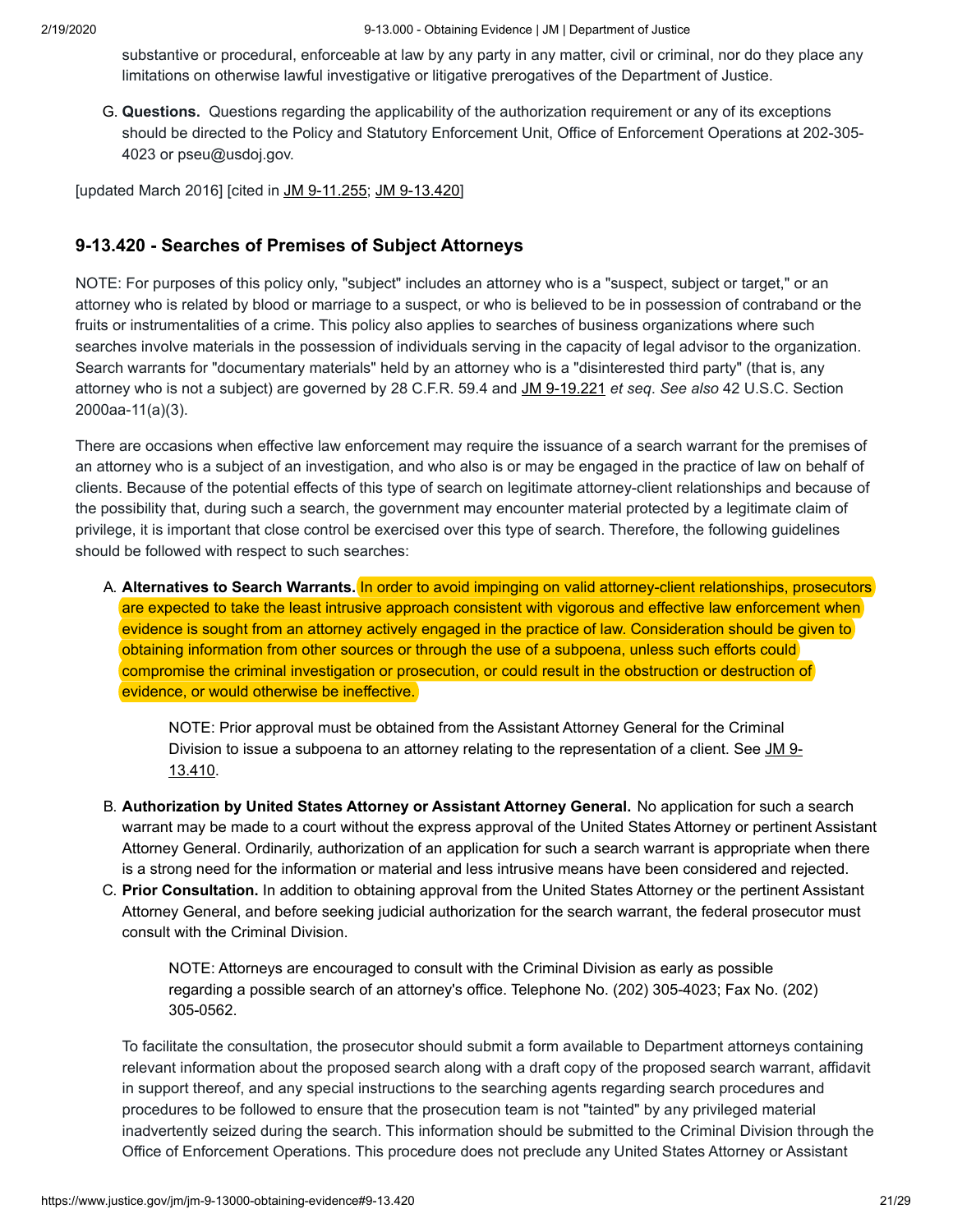Attorney General from discussing the matter personally with the Assistant Attorney General of the Criminal Division.

If exigent circumstances prevent such prior consultation, the Criminal Division should be notified of the search as promptly as possible. In all cases, the Criminal Division should be provided as promptly as possible with a copy of the judicially authorized search warrant, search warrant affidavit, and any special instructions to the searching agents.

The Criminal Division is committed to ensuring that consultation regarding attorney search warrant requests will not delay investigations. Timely processing will be assisted if the Criminal Division is provided as much information about the search as early as possible. The Criminal Division should also be informed of any deadlines.

- D. **Safeguarding Procedures and Contents of the Affidavit.** Procedures should be designed to ensure that privileged materials are not improperly viewed, seized or retained during the course of the search. While the procedures to be followed should be tailored to the facts of each case and the requirements and judicial preferences and precedents of each district, in all cases a prosecutor must employ adequate precautions to ensure that the materials are reviewed for privilege claims and that any privileged documents are returned to the attorney from whom they were seized.
- E. **Conducting the Search.** The search warrant should be drawn as specifically as possible, consistent with the requirements of the investigation, to minimize the need to search and review privileged material to which no exception applies.

While every effort should be made to avoid viewing privileged material, the search may require limited review of arguably privileged material to ascertain whether the material is covered by the warrant. Therefore, to protect the attorney-client privilege and to ensure that the investigation is not compromised by exposure to privileged material relating to the investigation or to defense strategy, a "privilege team" should be designated, consisting of agents and lawyers not involved in the underlying investigation.

Instructions should be given and thoroughly discussed with the privilege team prior to the search. The instructions should set forth procedures designed to minimize the intrusion into privileged material, and should ensure that the privilege team does not disclose any information to the investigation/prosecution team unless and until so instructed by the attorney in charge of the privilege team. Privilege team lawyers should be available either on or off-site, to advise the agents during the course of the search, but should not participate in the search itself.

The affidavit in support of the search warrant may attach any written instructions or, at a minimum, should generally state the government's intention to employ procedures designed to ensure that attorney-client privileges are not violated.

If it is anticipated that computers will be searched or seized, prosecutors are expected to follow the procedures set forth in the current edition of *Searching and Seizing Computers*, published by CCIPS.

- F. **Review Procedures.** The following review procedures should be discussed prior to approval of any warrant, consistent with the practice in your district, the circumstances of the investigation and the volume of materials seized.
	- Who will conduct the review, i.e., a privilege team, a judicial officer, or a special master.
	- Whether all documents will be submitted to a judicial officer or special master or only those which a privilege team has determined to be arguably privileged or arguably subject to an exception to the privilege.
	- Whether copies of all seized materials will be provided to the subject attorney (or a legal representative) in order that: a) disruption of the law firm's operation is minimized; and b) the subject is afforded an opportunity to participate in the process of submitting disputed documents to the court by raising specific claims of privilege. To the extent possible, providing copies of seized records is encouraged, where such disclosure will not impede or obstruct the investigation.
	- Whether appropriate arrangements have been made for storage and handling of electronic evidence and procedures developed for searching computer data (i.e., procedures which recognize the universal nature